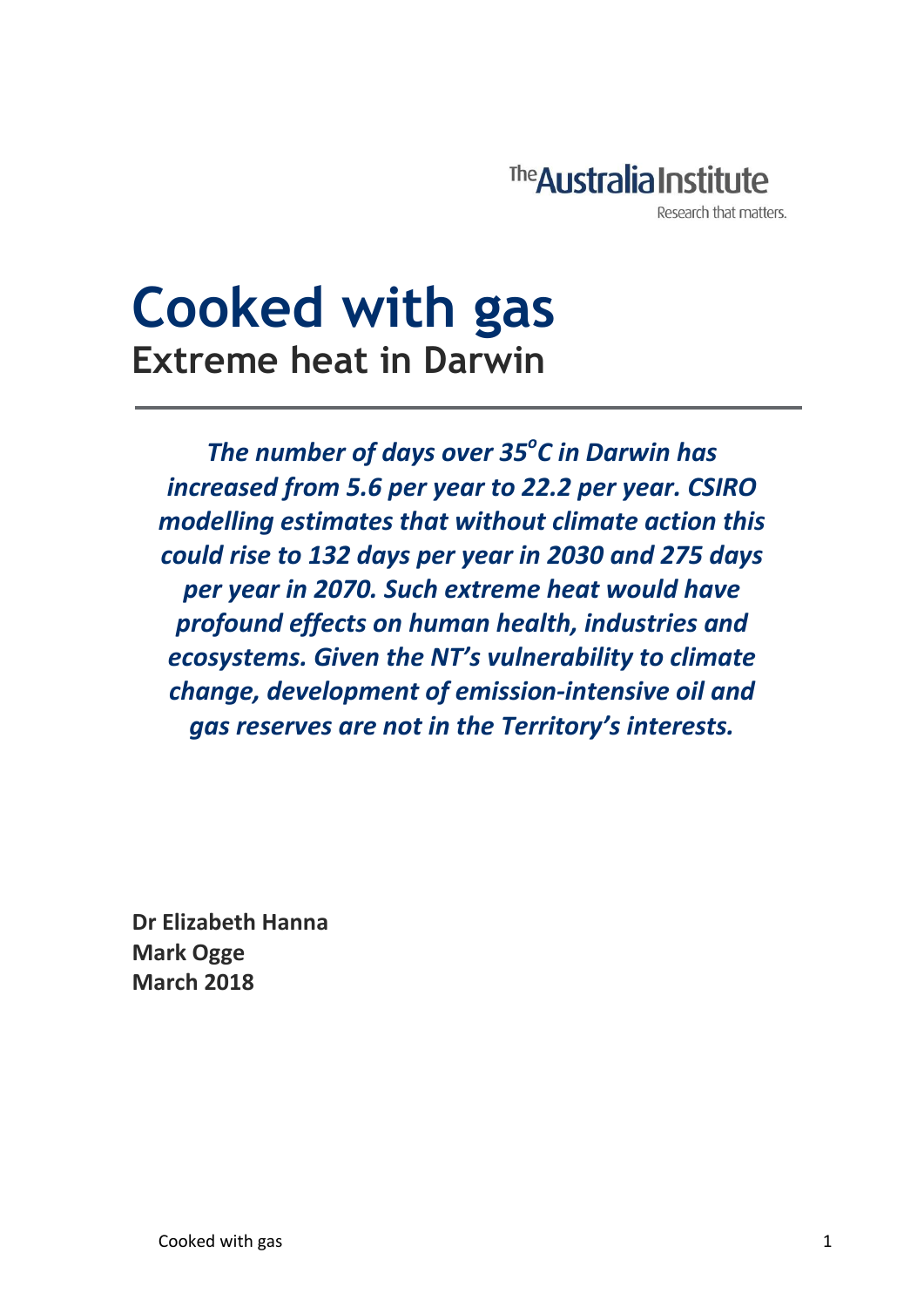### **ABOUT THE AUSTRALIA INSTITUTE**

The Australia Institute is an independent public policy think tank based in Canberra. It is funded by donations from philanthropic trusts and individuals and commissioned research. We barrack for ideas, not political parties or candidates. Since its launch in 1994, the Institute has carried out highly influential research on a broad range of economic, social and environmental issues.

### **OUR PHILOSOPHY**

As we begin the 21st century, new dilemmas confront our society and our planet. Unprecedented levels of consumption co-exist with extreme poverty. Through new technology we are more connected than we have ever been, yet civic engagement is declining. Environmental neglect continues despite heightened ecological awareness. A better balance is urgently needed.

The Australia Institute's directors, staff and supporters represent a broad range of views and priorities. What unites us is a belief that through a combination of research and creativity we can promote new solutions and ways of thinking.

### **OUR PURPOSE – 'RESEARCH THAT MATTERS'**

The Institute publishes research that contributes to a more just, sustainable and peaceful society. Our goal is to gather, interpret and communicate evidence in order to both diagnose the problems we face and propose new solutions to tackle them.

The Institute is wholly independent and not affiliated with any other organisation. Donations to its Research Fund are tax deductible for the donor. Anyone wishing to donate can do so via the website at [https://www.tai.org.au](https://www.tai.org.au/) or by calling the Institute on 02 6130 0530. Our secure and user-friendly website allows donors to make either one-off or regular monthly donations and we encourage everyone who can to donate in this way as it assists our research in the most significant manner.

Level 1, Endeavour House, 1 Franklin St Canberra, ACT 2601 Tel: (02) 61300530 Email[: mail@tai.org.au](mailto:mail@tai.org.au) Website: [www.tai.org.au](http://www.tai.org.au/)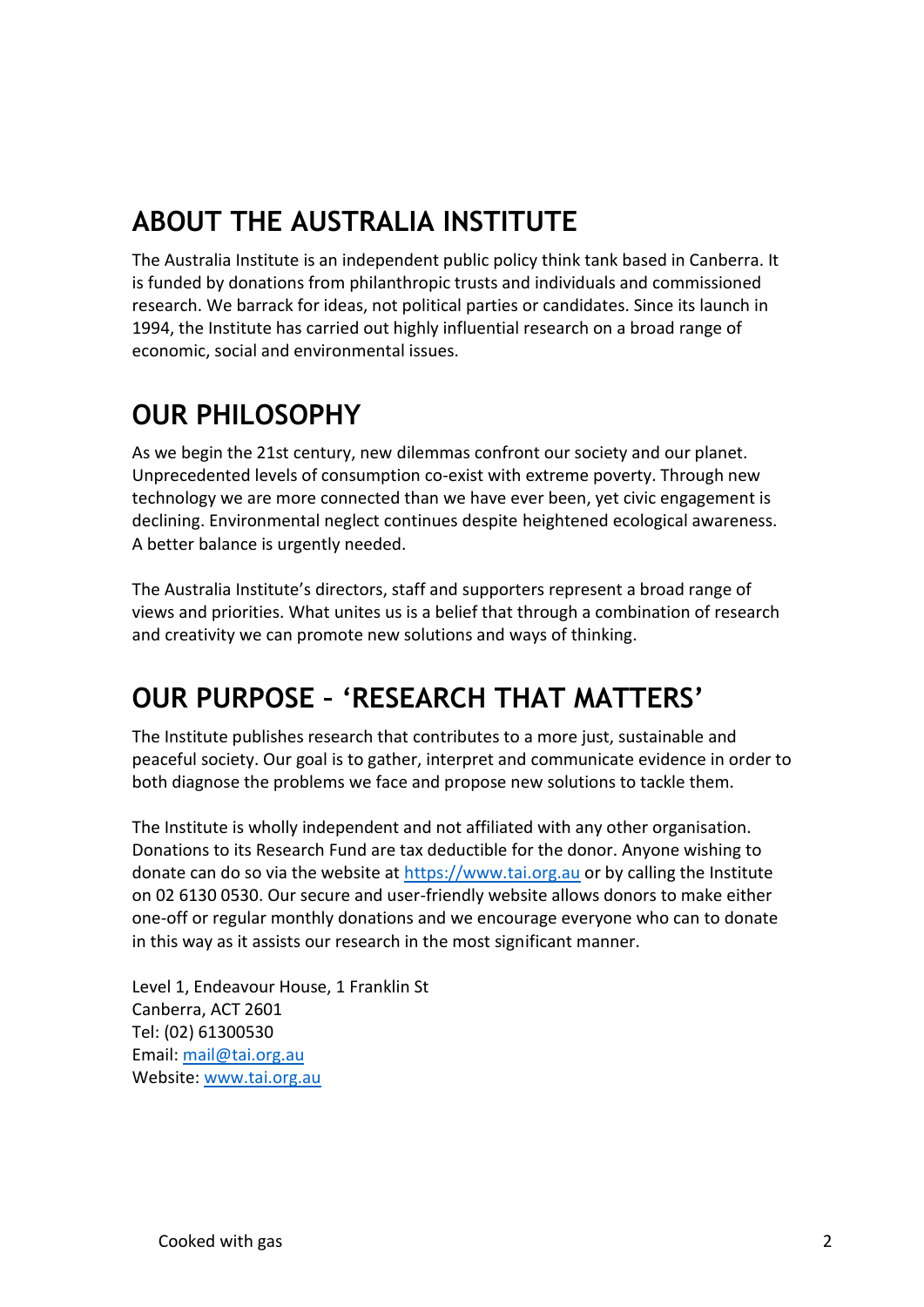# **Acknowledgement**

The authors wish to acknowledge contributions from Clem Davis (Australian National University) with aspects of the meteorological data analysis and graph preparation.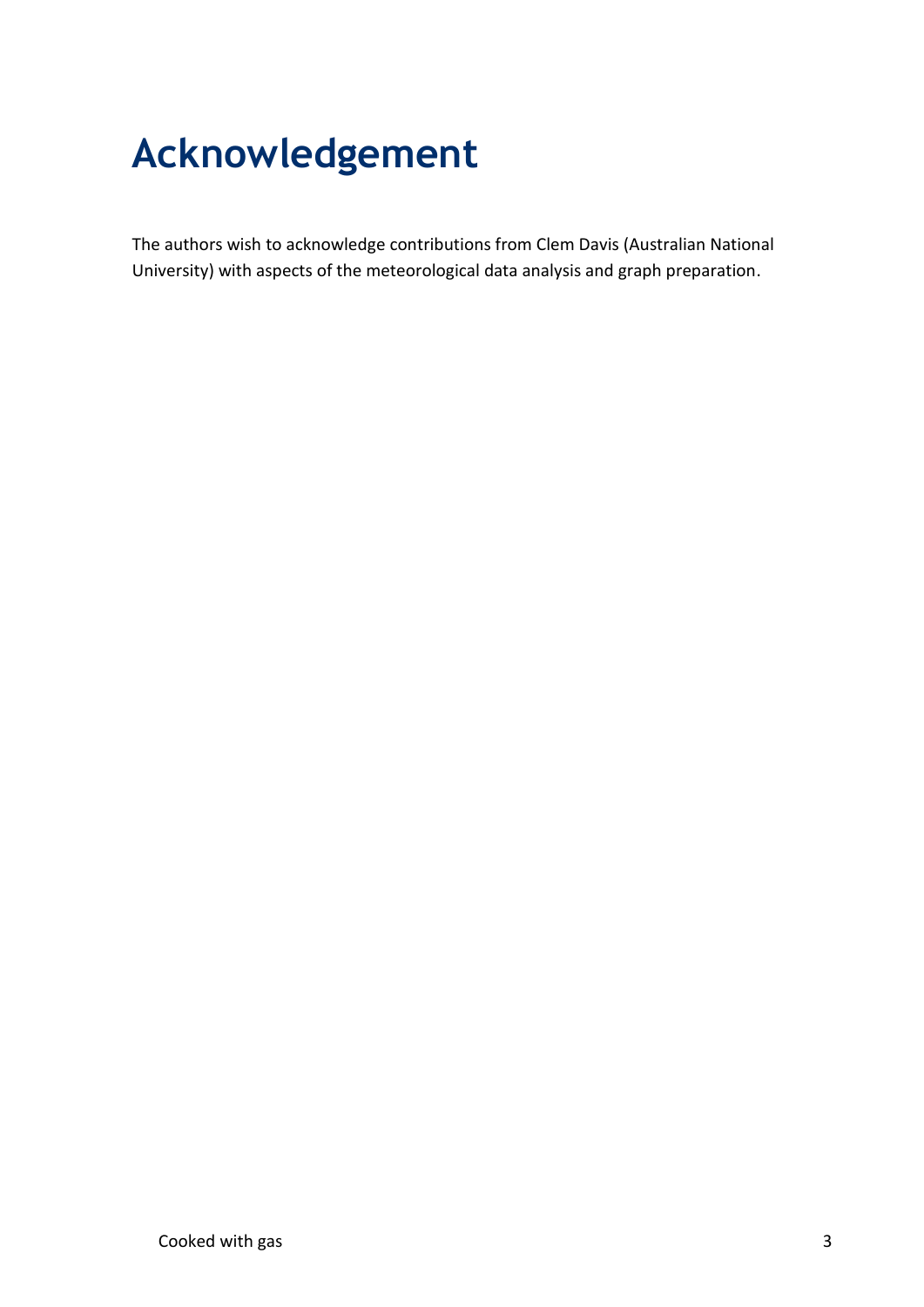## **Summary**

Temperatures above 35 $\mathrm{^o}$ C with 70% humidity are considered 'extremely dangerous' by government agencies such as the US Government National Oceanic and Atmospheric Administration. The number of days over  $35^{\circ}$ C per year in Darwin has increased fourfold from an average of 5.6 days per year in the early  $20<sup>th</sup>$  century to over 20 days per year in the last five years.

This increase is especially pronounced throughout the September to December "buildup" to the wet season. Combined with the humidity of this season, the resultant heat stress risk is being pushed to an extremely dangerous level.

Alarmingly, CSIRO climate models project that without drastic reductions in greenhouse gas emissions, the number of days over 35 degrees each year in Darwin will increase dramatically to 132 days per year by 2030, 187 days per year by 2050 and 275 days per year by 2070.

Temperature increases of this magnitude are dangerous. Severe health impacts and heat-related deaths would increase. Increased hot days would reduce productivity in important Territory industries such as agriculture, construction and tourism. Ecosystems would be severely damaged and the standard of living of all Territorians would be greatly reduced.

Exploiting shale oil and gas in the Territory is completely incompatible with the steps we need to avoid these impacts.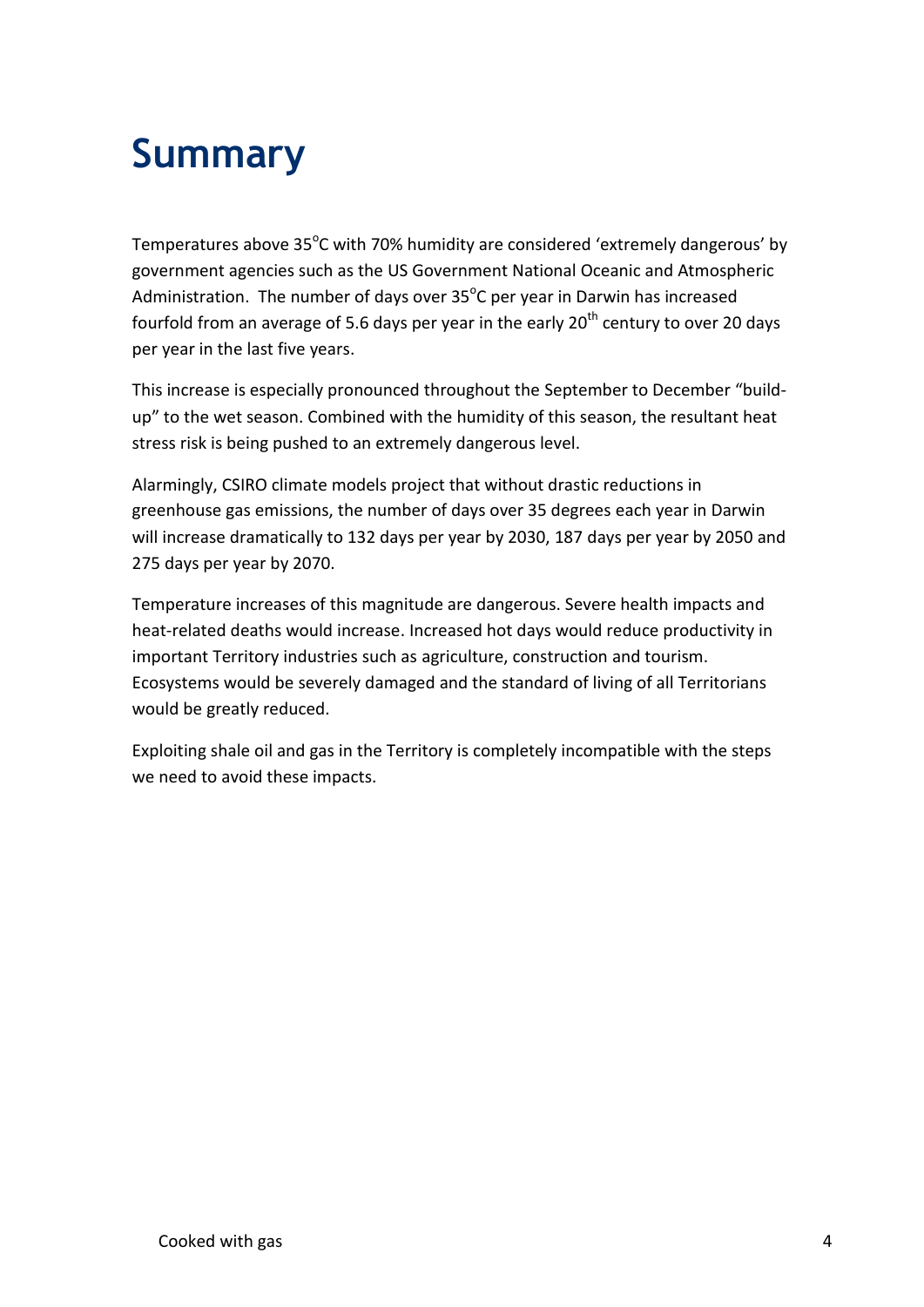### **Introduction**

Extreme heat is dangerous for human health, for ecosystems and agriculture. As the climate warms, the number of extremely hot days is forecast to increase. While Darwin is known for its consistent warm weather, the number of extremely hot days - days over 35°C - has generally been low. The number of extremely hot days in Darwin has increased through the last century and is forecast to increase dramatically without a strong policy response to climate change.

Animals and plants have an upper limit for heat tolerance. While flora and fauna in the tropics are adapted for the relatively high temperatures of their environment, the temperature ranges they experience in tropical regions are very narrow compared to temperate climate zones. Tropical flora and fauna struggle to survive temperatures outside the range they are accustomed to, such as extreme heat.<sup>1</sup>

The human body copes with a wider temperature range via complex thermoregulatory system. In hot climates, the body cools itself primarily through sweating.<sup>2</sup> Evaporation of sweat transfers heat from the body to the atmosphere. However, when the surrounding air is hot and humid, heat loss stalls, and the body temperature rises. This creates discomfort and further heat gain brings a cascade of health impacts, from mild to severe, and can ultimately be fatal without intervention. Familiarity with heat allows the body to acclimatize, but this too has upper limits. $3$ 

Temperature and humidity are often combined into a heat index figure to provide a simple indicator of the body's ability to cool itself. Of a number of indices available, one of the most important is published by the US Government National Oceanic and Atmospheric Administration (NOAA).

As shown in the NOAA heat stress chart in Figure 1 below, the combination of centigrade temperatures in the low thirties with high humidity are considered "dangerous" to human health.

<sup>1</sup> <sup>1</sup> Khaliq I, Hof C, Prinzinger R, Bohning-Gaese K, Pfenninger M. (2014) Global variation in thermal tolerances and vulnerability of endotherms to climate change. Proc Biol Sci. 2014; 281 (1789): 20141097.

 $2$  Hanna EG, Tait PW. Limitations to thermoregulation and acclimatisation challenges human adaptation to global warming. Int J Environ Res Public Health (2015) ; 12 (7): 8034-74.

 $3$  Hanna EG, Tait PW. Limitations to thermoregulation and acclimatisation challenges human adaptation to global warming (2015) Int J Environ Res Public Health 2015; 12 (7): 8034-74.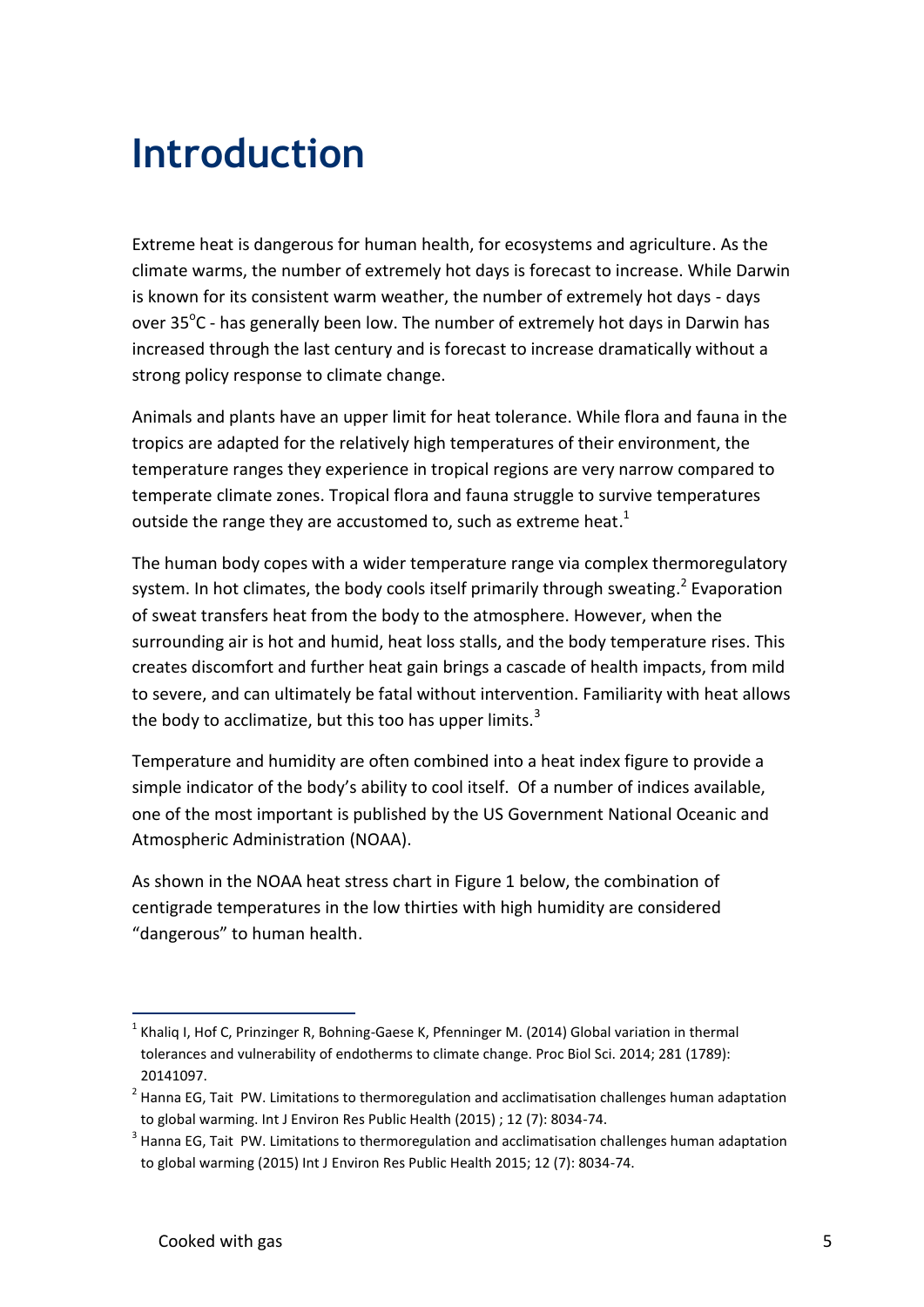#### **Figure 1. NOAA Heat Stress Index**

|                   |     |                 |      |                 |      |      |      |      | <b>TEMPERATURE (°C)</b> |      |      |      |      |      |      |      |      |
|-------------------|-----|-----------------|------|-----------------|------|------|------|------|-------------------------|------|------|------|------|------|------|------|------|
|                   |     | 26.7            | 27.8 | 28.9            | 30   | 31.1 | 32.2 | 33.3 | 34.4                    | 35.6 | 36.7 | 37.8 | 38.9 | 40   | 41.1 | 42.2 | 43.3 |
|                   | 40  | 26.7            | 27.2 | 28.3            | 29.4 | 31.1 | 32.8 | 34.4 | 36.1                    | 38.3 | 40.6 | 42.8 | 45.6 | 48.3 | 51.1 | 54.4 | 57.8 |
|                   | 45  | 26.7            | 27.8 | 28.9            | 30.6 | 31.7 | 33.9 | 35.6 | 37.8                    | 40   | 42.8 | 45.6 | 48.3 | 51.1 | 54.4 | 58.3 |      |
|                   | 50  | 27.2            | 28.3 | 29.4            | 31.1 | 32.8 | 35   | 37.2 | 39.4                    | 42.2 | 45   | 47.8 | 51.1 | 55   | 58.3 |      |      |
| ε                 | 55  | 27.2            | 28.9 | 30 <sub>2</sub> | 31.7 | 33.9 | 36.1 | 38.3 | 41.1                    | 44.4 | 47.2 | 51.1 | 54.4 | 58.3 |      |      |      |
|                   | 60  | 27.8            | 28.9 | 31.1            | 32.8 | 35   | 37.8 | 40.6 | 43.3                    | 46.7 | 50.6 | 53.9 | 58.3 |      |      |      |      |
|                   | 65  | 27.8            | 29.4 | 31.7            | 33.9 | 36.7 | 39.4 | 42.2 | 45.6                    | 49.4 | 53.3 | 57.8 |      |      |      |      |      |
| RELATIVE HUMIDITY | 70  | 28.3            | 30   | 32.2            | 35   | 37.8 | 40.6 | 44.2 | 48.3                    | 52.2 | 56.7 |      |      |      |      |      |      |
|                   | 75  | 28.9            | 30   | 33.3            | 36.1 | 39.4 | 42.8 | 46.7 | 51.1                    | 55.6 |      |      |      |      |      |      |      |
|                   | 80  | 28.9            | 31.7 | 34.4            | 37.8 | 41.1 | 45   | 49.4 | 53.9                    |      |      |      |      |      |      |      |      |
|                   | 85  | 29.4            | 32.2 | 35.6            | 38.9 | 43.3 | 47.2 | 52.2 | 57.2                    |      |      |      |      |      |      |      |      |
|                   | 90  | 30 <sub>2</sub> | 32.8 | 36.7            | 40.6 | 45   | 50   | 55   |                         |      |      |      |      |      |      |      |      |
|                   | 95  | 30              | 33.9 | 37.8            | 42.2 | 47.2 | 52.8 |      |                         |      |      |      |      |      |      |      |      |
|                   | 100 | 30.6            | 35   | 39.4            | 44.4 | 49.4 | 55.6 |      |                         |      |      |      |      |      |      |      |      |

LIKELIHOOD OF HEAT DISORDERS WITH PROLONGED EXPOSURE OR STRENUOUS ACTIVITY

#### Source: [http://www.nws.noaa.gov/os/heat/heat\\_index.shtml](http://www.nws.noaa.gov/os/heat/heat_index.shtml)

As shown in Figure 1, NOAA's heat stress index rises to "Extreme Danger" when temperatures pass  $35^{\circ}$ C with 70% humidity. Darwin's current climate already sees relative humidity levels approach and even exceeds 70%. From March 2017 to February 2018 there were 60 days with a relative humidity of 70% or above at 3pm in Darwin. 46 of these days occurred during the months of January, February and March.<sup>4</sup>

A future that combines such high humidity levels with a large increase in days over 35 degrees represents a serious threat to the wellbeing of Darwin's population. Under such conditions even short period of exposure, particularly in combination physical exertion, can lead to serious heat disorders and even the risk of death.

Heat stress indices inform the International Standards Organization guidelines for work-rest ratios to limit the risk of overheating and avoid deaths <sup>5</sup>. Temperatures are recorded in the shade, so the additional heat generated by sunlight adds further to the risk. According to these guidelines, gentle exercise, such as walking in the sun at 3pm in Darwin for more than 15 minutes per hour, from September to December (during the build-up season) already presents dangerous risks of heat stress. <sup>6</sup>

Projections about future humidity are mixed. Humidity levels are projected to remain largely unchanged in the Monsoonal North West of Australia up to 3 degrees of warming. Over 3 degrees there is thought to be a 34% chance of a small decrease in

**CAUTION EXTREME CAUTION DANGER EXTREME DANGER** 

 4 BOM Daily Weather Observations. http://www.bom.gov.au/climate/dwo/IDCJDW8014.latest.shtml

<sup>&</sup>lt;sup>5</sup> ISO / DIS 7243. Ergonomics of the thermal environment -- Assessment of heat stress using the WBGT (wet bulb globe temperature) index. Geneva: International Standards Organization; 2015 18th June .p. 16. Available from: http://www.iso.org/iso/home/store/catalogue\_ics/catalogue\_detail\_ics.htm?csnumber=67188. [cited 30th July 2016].

 $<sup>6</sup>$  Davis C, Hanna (2016) EG. Temperature and rainfall trends in Northern Australia 1911-2013:</sup> implications for human activity and regional development. Climate Research. 2016; 71 (1): 1-16.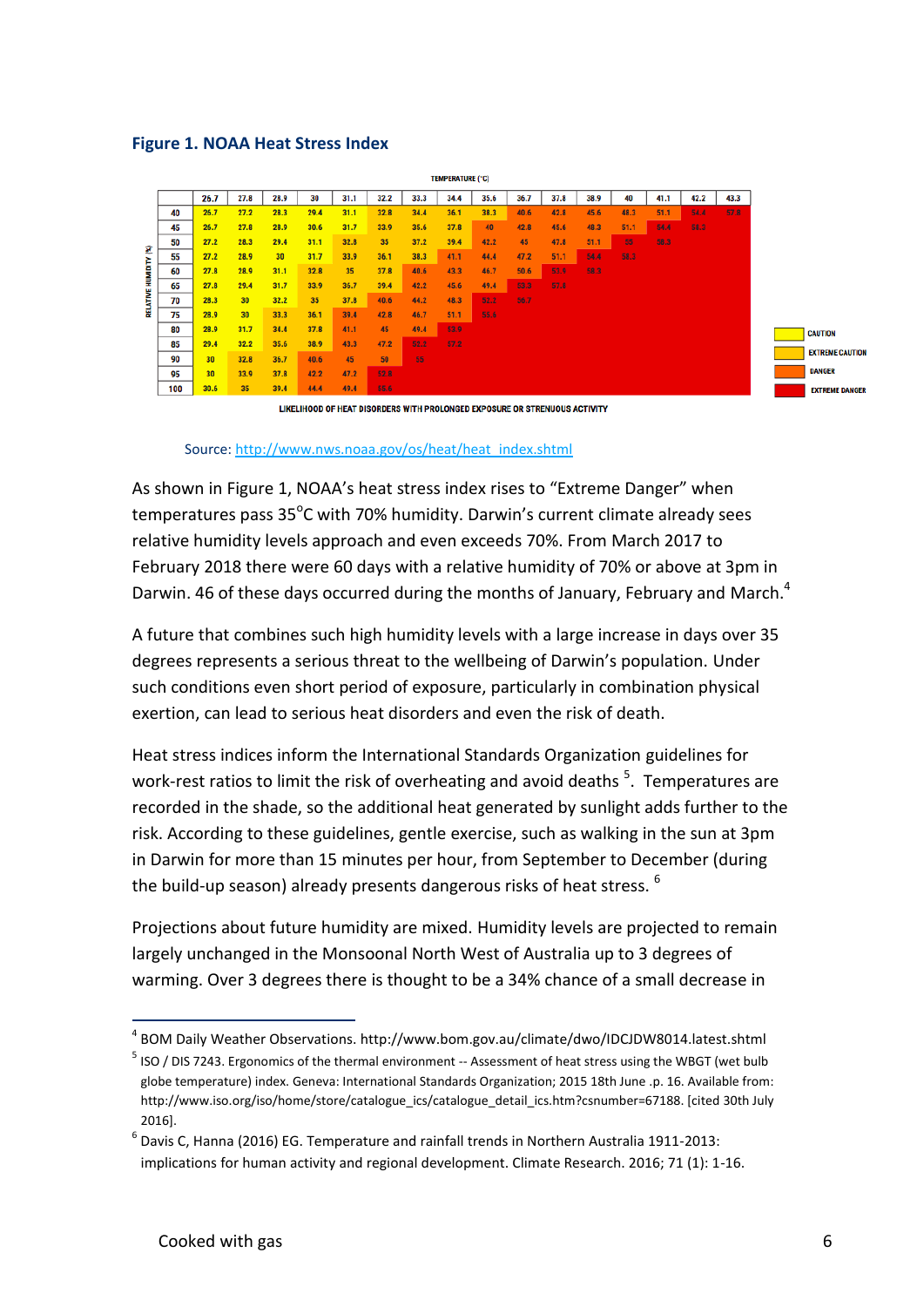humidity (-1 to-10%).<sup>7</sup> However, warm air can hold more water vapour, an extra 7% for every  $1^{\circ}$ C.<sup>8</sup> In a warming world people's ability to regulate temperature through sweating may be hampered.

 7 CSIRO Climate Change in Australia, Climate Futures Tool, RCP 8.5, 2017. Accessed 15/3/18, https://www.climatechangeinaustralia.gov.au/en/climate-projections/climate-futurestool/projections/

<sup>8</sup> Coumou D, Rahmstorf S. A decade of weather extremes. Nature Clim Change. 2012; 2 (EPub 25 March): 491–6.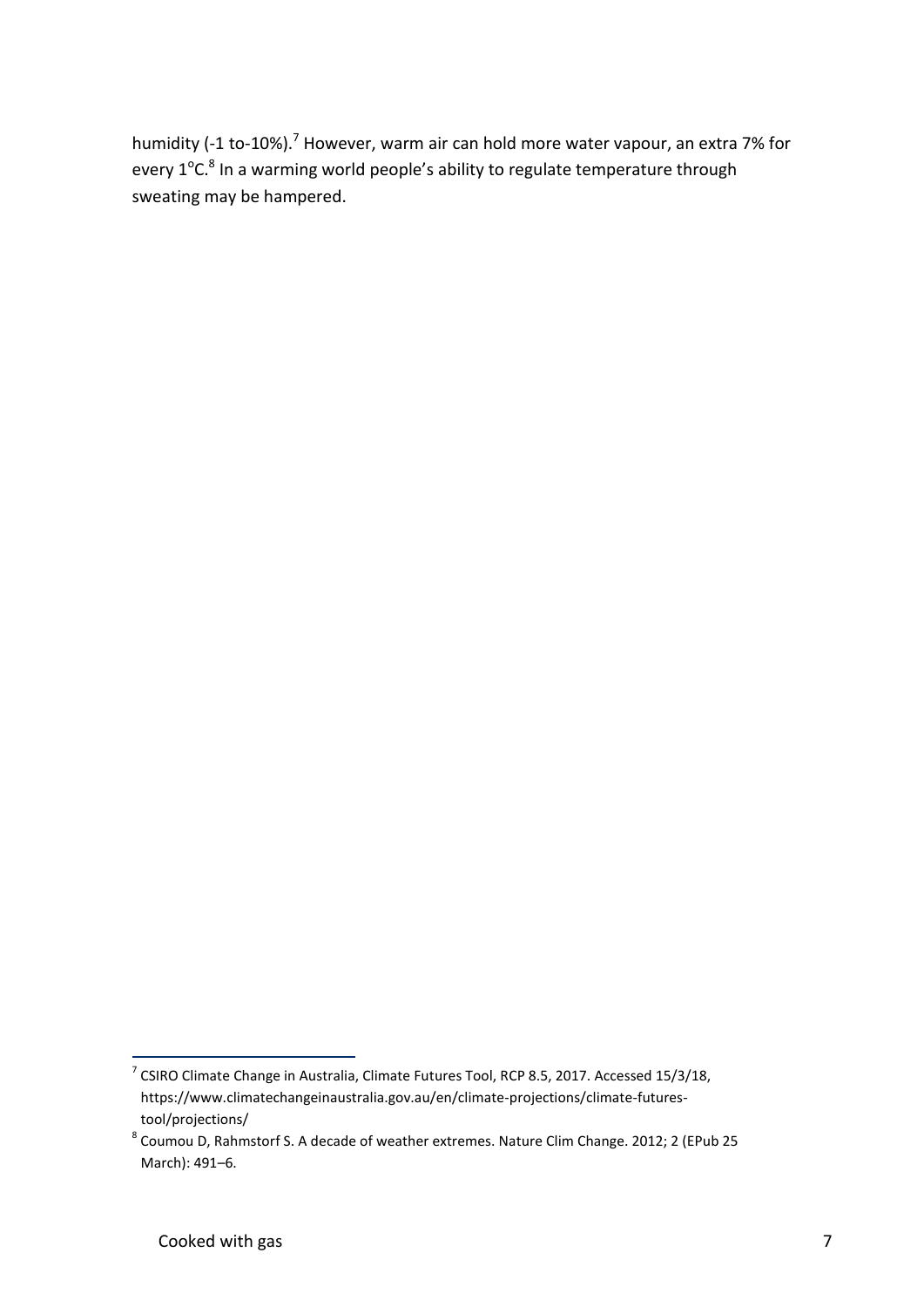# **Increasing temperatures in the Top End**

Bureau of Meteorology temperature records are available for Darwin from 1911. On average there were 5.6 days per year over  $35^{\circ}$ C for the 30-year period from 1911 to 1940. This almost doubled to 10.1 days per year for the years between 1961 and 1990, as shown in Table 1 below:

#### **Table 1: Average number of days per year above 35<sup>o</sup> C, Darwin**

| Year      | Average days over 35°C |
|-----------|------------------------|
| 1911-1940 | 5.6                    |
| 1961-1990 | 10.1                   |
| 2008-2017 | 19.8                   |
| 2012-2017 | 22 Z                   |

Source: Bureau of Meteorology http://www.bom.gov.au/climate/data/index.shtml

As shown in Table 1 above, the 10 years to 2017 have seen days over 35 $^{\circ}$ C double again to 19.8 days per year. Since 2012, the maximum daily temperature has reached 35 $^{\circ}$ C on average over 22 days per year, representing a fourfold increase since the first half of the  $20<sup>th</sup>$  century. The Bureau of Meteorology data back to 1911 is represented in Figure 2 below:



#### **Figure 2: Annual number of days over 35<sup>o</sup> C Darwin, 1911-2016**

This recent increase in very hot days has significant implications for human health, productivity and the quality of life of people living in Darwin. Furthermore, the projected increase over the following decades will significantly exacerbate these challenges.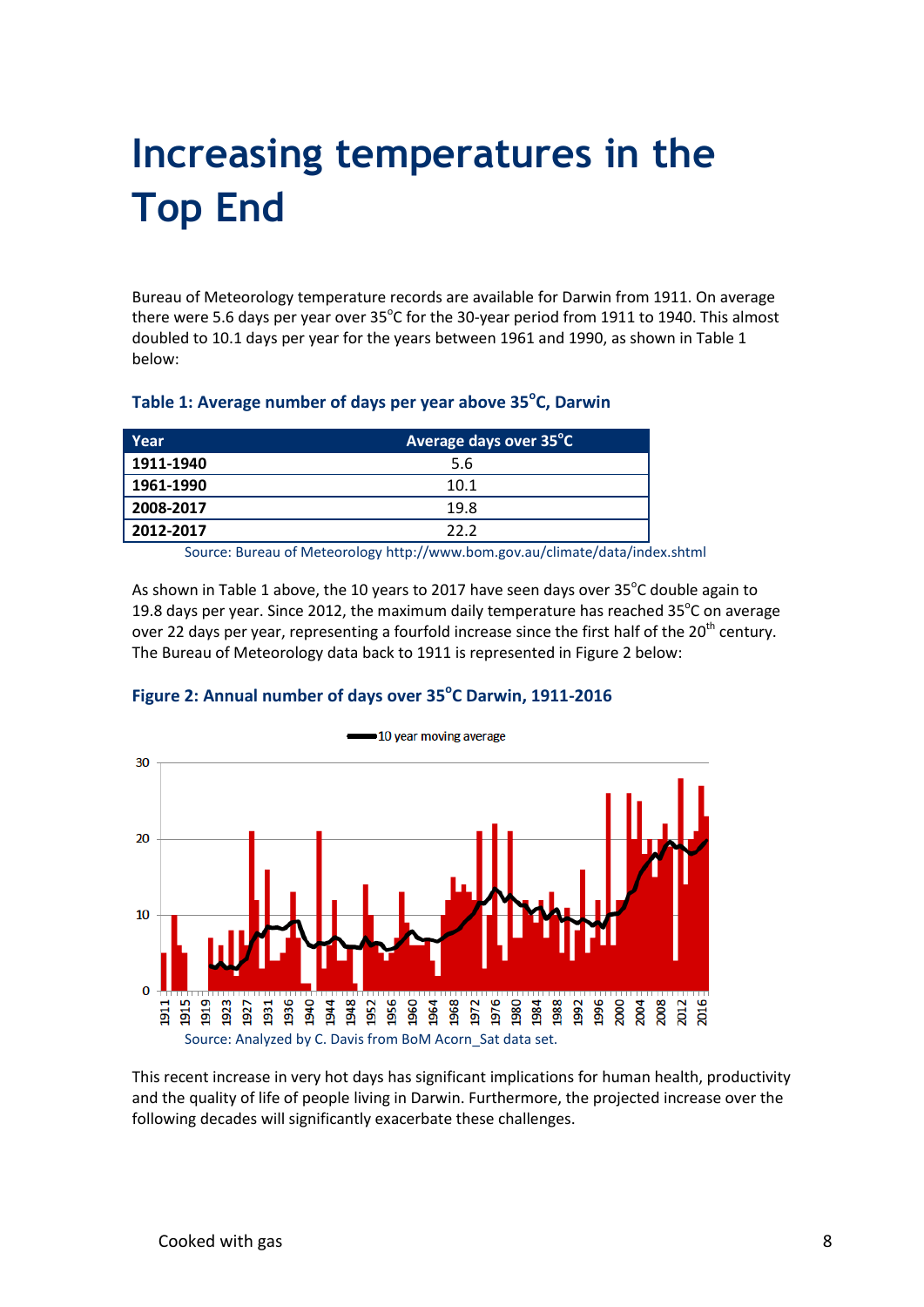## **Projected increases in days over 35<sup>o</sup> C**

The number of extremely hot days in Darwin will increase dramatically in the coming decades under CSIRO climate modelling. Under a business as usual scenario on greenhouse emissions, the CSIRO estimates Darwin could experience days 132 days over 35°C per year in 2030, 187 days per year by 2050 and 275 days per year in 2070. Figure 3 below combines the Bureau of Meteorology's data on days over 35°C from 1911 with CSIRO predictions out to 2070:

#### Figure 3: Darwin days over 35<sup>°</sup>C per year historic and CSIRO future modelling



Source: CSIRO Climate Change in Australia, Climate Thresholds Calculator. Using HadGEM2 RCP 8.5. Accessed 13/3/18 https://www.climatechangeinaustralia.gov.au/en/climateprojections/explore-data/threshold-calculator/#

These projections are based on the IPCC Representative Concentration Pathways (RCPs) which are scenarios of various levels of concentrations of greenhouse gases in the atmosphere. Here we have used RCP 8.5, which is the highest of the four scenarios of global emissions outlined by the IPCC in their 2014 Fifth Assessment. It reflects the Business as Usual (BAU) scenario, which most closely resembles the current global trajectory as emissions still continue to increase<sup>9</sup>.

1

<sup>9</sup> Le Quere C, Andrew RM, Friedlingstein P, Sitch S, Pongratz J, Manning AC, et al. Global carbon budget 2017. Earth Syst Sci Data. 2017; 8 (13 November): 605–49.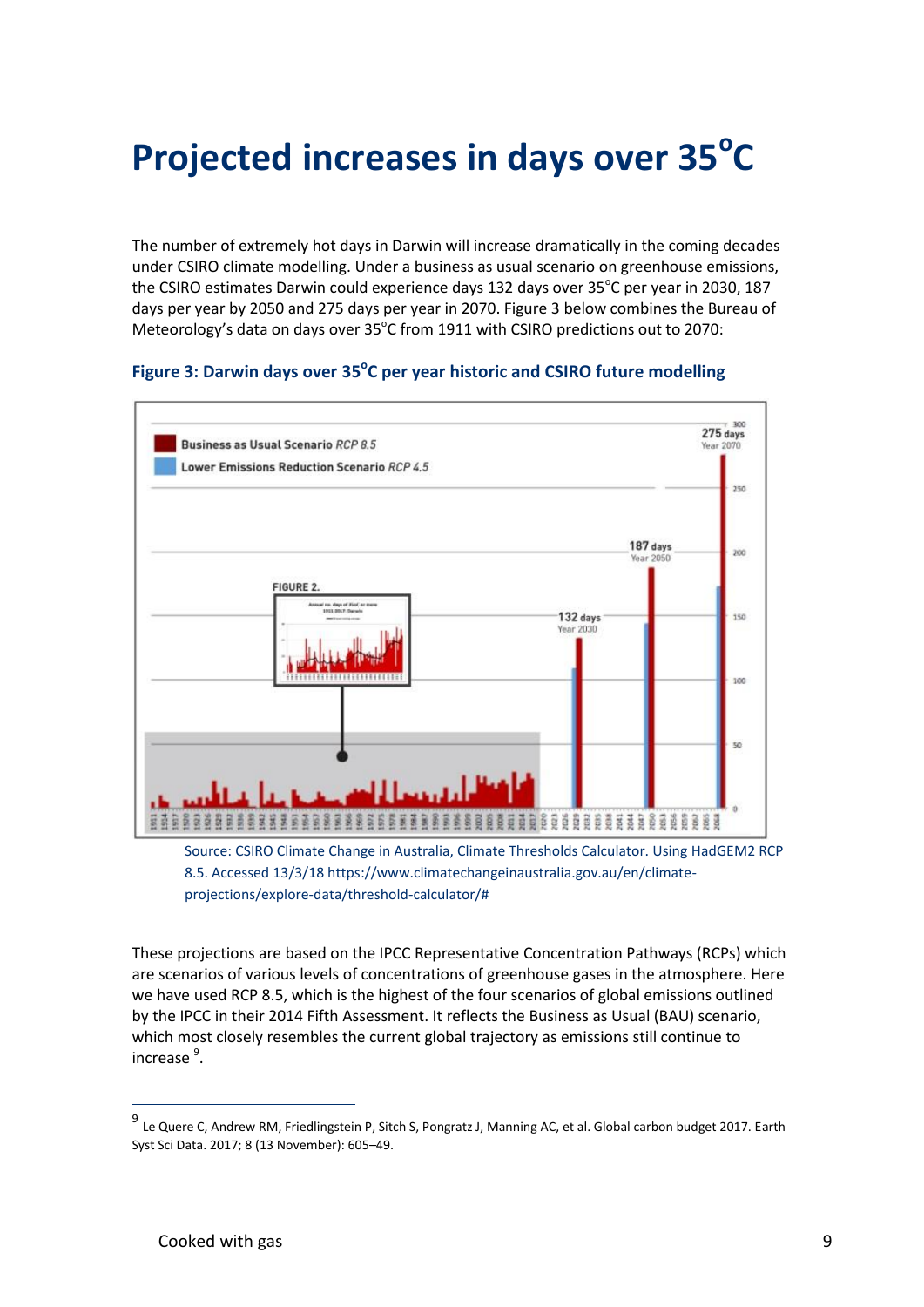Figure 3 also shows the projected number of hot days using the RCP 4.5 scenario where strong emission reduction is achieved. The RCP 4.5 pathway requires decisive reduction in emissions. If this is achieved, the CSIRO expects number of days over 35°C per year for Darwin to be significantly lower than in BAU trajectory, with 108 days over  $35^{\circ}$ C per year in 2030, 143 days per year in 2040 and 178 days per year in 2070. While these figures carry significant inherent risk, substantial additional harm could be avoided.

The number of days per year over  $35^{\circ}$ C under the most ambitious scenario (RCP 2.6) is not shown in Figure 3 as the CSIRO no longer provides these projections. Limiting warming to below  $2^{\circ}$  C is still possible but would require rapid reductions and deep and profound decarbonization of the global economies(2).<sup>10</sup> Insufficient political appetite has been shown thus far to achieve this goal as agreed in Paris in 2015. $^{11}$  However, it is the only way the Northern Territory can avoid the devastating impacts of dangerous climate change.

<sup>1</sup>  $^{10}$  Raftery AE, Zimmer A, Frierson DMW, Startz R, Liu P. (2017) Less than 2 °C warming by 2100 unlikely. Nature Climate Change. 2017; 7: 637.

 $11$  UNEP. The Emissions Gap Report 2017. A UN Environment Synthesis Report. Nairobi: United Nations Environment Programme (UNEP); 2017 31st October p. 116. Available from: [https://wedocs.unep.org/bitstream/handle/20.500.11822/22070/EGR\\_2017.pdf?sequence=1&isAllow](https://wedocs.unep.org/bitstream/handle/20.500.11822/22070/EGR_2017.pdf?sequence=1&isAllowed=y) [ed=y.](https://wedocs.unep.org/bitstream/handle/20.500.11822/22070/EGR_2017.pdf?sequence=1&isAllowed=y) [cited 1st November 2017].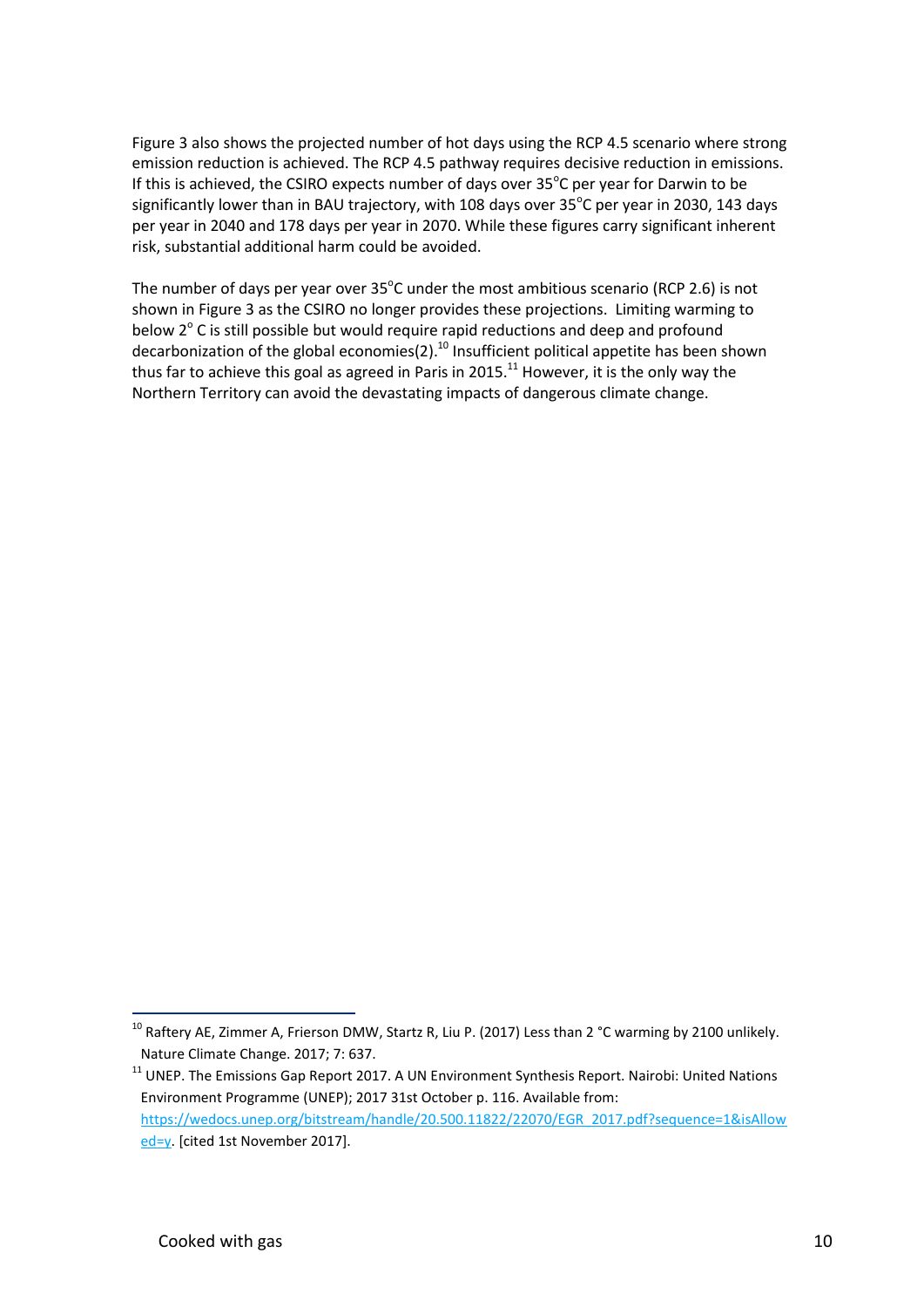### **Distribution of extreme heat days**

An indication of the likely timing of extreme heat days throughout the year can be gained from examining trends from 1911 over the various seasons. As shown in Figure 4, the increase in days over  $35^{\circ}$ C per year is concentrated in the shoulder seasons, the "build-up" to the wet season and the transition from the wet to the dry. $^{12}$  The high humidity of these seasons combined with the significant increase in extreme heat days already occurring make this period already dangerous to human health and wellbeing.



#### **Figure 4: Distribution of days over 35<sup>o</sup> C by season**

Note: AM=April-May, SO= Sept-Oct, ND= Nov-Dec. Source: Analyzed by C. Davis from BoM Acorn\_Sat data set.

Note, in Figure 4, the number of days refers to the total over the time period represented, not the annual average.

Further increase in days over 35 severely increase these impacts. Extreme heat days can also be expected to increase in other seasons as the total number of extreme heat days exceeds the amount of days currently making up the shoulder seasons.

1

 $^{12}$  Davis C, Hanna EG. Temperature and rainfall trends in Northern Australia 1911-2013: implications for human activity and regional development. Climate Research. 2016; 71 (1): 1-16.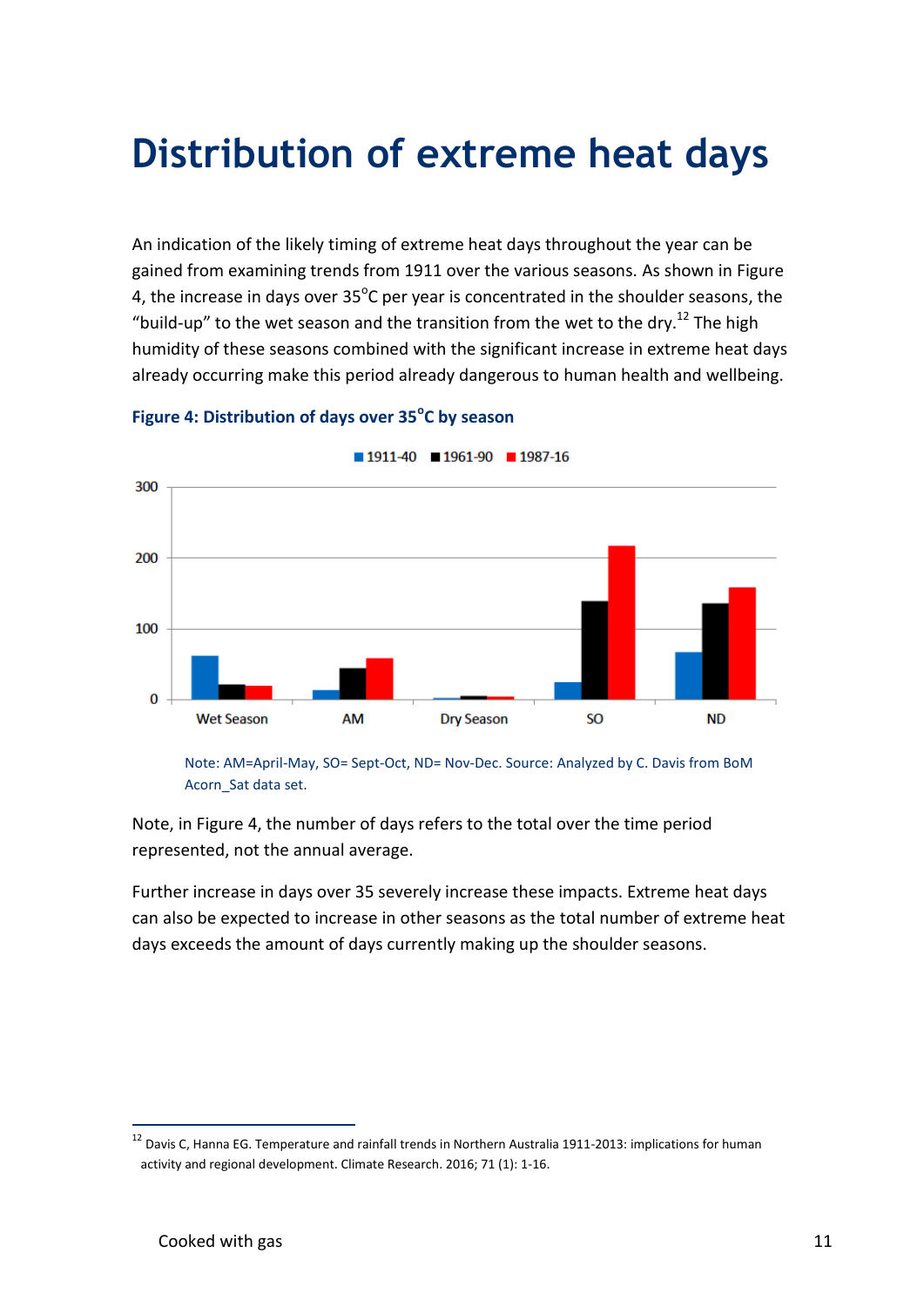# **Consequences of increases in extreme heat days**

There will be a range of consequences from more frequent days of extreme heat, including increased intensity of storms, increasing rainfall extremes, changes to mosquito populations and the way infectious diseases spread.

Severe impacts on human health would result, including increased rates of heat-related deaths. Heat interrupts sleep patterns and reduces capacity and willingness to exercise. Both carry broad ramifications, such as increased accident risk,<sup>13</sup> avoidance of general life tasks, for example cooking healthy foods, and sedentary life style induced diabetes and cardio vascular disease.<sup>14</sup> Europe, Russia, India and Pakistan have all experienced heat waves resulting in mass death events where thousands of people died sitting in their homes.  $^{15,16}$ 

Irritability also increases with heat. Darwin experiences strong seasonal patterning in domestic violence and assaults which peak during the build-up season.<sup>17</sup> Exacerbations of these incidences would have far reaching effects. The trauma is shocking for victims and their families, and spikes in these violent attacks stretches response capacity of hospital and police services. They also have profoundly negative bearing on social amenity by disrupting community cohesion, sense of safety and attractiveness to visitors and tourists.

Recent analysis of decadal climate systems suggests it is possible that the world could breach 1.5<sup>o</sup>C warming as early as 2026.<sup>18</sup> If this happens, within the next decade, Darwin is likely to witness increasingly severe impacts on human health and many more heat related deaths. The ability of the human body to continue to be physically active throughout the day time, for 6 or more months of the year will be significantly curtailed.

Later this decade, the number of highly dangerous months could extend to 8 or 9. Many industries such as tourism, construction and agriculture would face challenges just to continue

1

<sup>&</sup>lt;sup>13</sup> Kjellstrom T, Kovats RS, Lloyd SJ, Holt T, Tol RSJ. The Direct Impact of Climate Change on Regional Labor Productivity. Archives of Environmental & Occupational Health. 2009; 64 (4): 217-27.

<sup>&</sup>lt;sup>14</sup> WHO. Preventing noncommunicable diseases (NCDs) by reducing environmental risk factors. Geneva; 2017.p. 16. Report No.: WHO/FWC/EPE/17.1. Available from: http://apps.who.int/iris/bitstream/10665/258796/1/WHO-FWC-EPE-17.01-eng.pdf?ua=1. [cited 26th September 2017].

<sup>&</sup>lt;sup>15</sup> Wang H, Horten R. Tackling climate change: the greatest opportunity for health The Lancet Climate Change and Human Health Commission. 2015;DOI: http://dx.doi.org/10.1016/S0140-6736(15)60854-6(June): 1-2.

<sup>&</sup>lt;sup>16</sup> Hass A, Ellis K, Reyes Mason L, Hathaway J, Howe D. Heat and Humidity in the City: Neighborhood Heat Index Variability in a Mid-Sized City in the Southeastern United States. International Journal of Environmental Research and Public Health. 2016; 13 (1): 117.

<sup>&</sup>lt;sup>17</sup> Purtill J. Mango madness: Tropical seasonal affective disorder linked to stress and depression, research finds Melbourne: ABC News; 2014 [updated 9 Oct Available from: http://www.abc.net.au/news/2014-10-07/mangomadness-mental-illness-tropical-wet-season-build-up/5795852

 $^{18}$  Henley BJ, King AD. (2017) Trajectories toward the 1.5°C Paris target: Modulation by the Interdecadal Pacific Oscillation. Geophysical Research Letters. 2017; 44 (9): 4256–62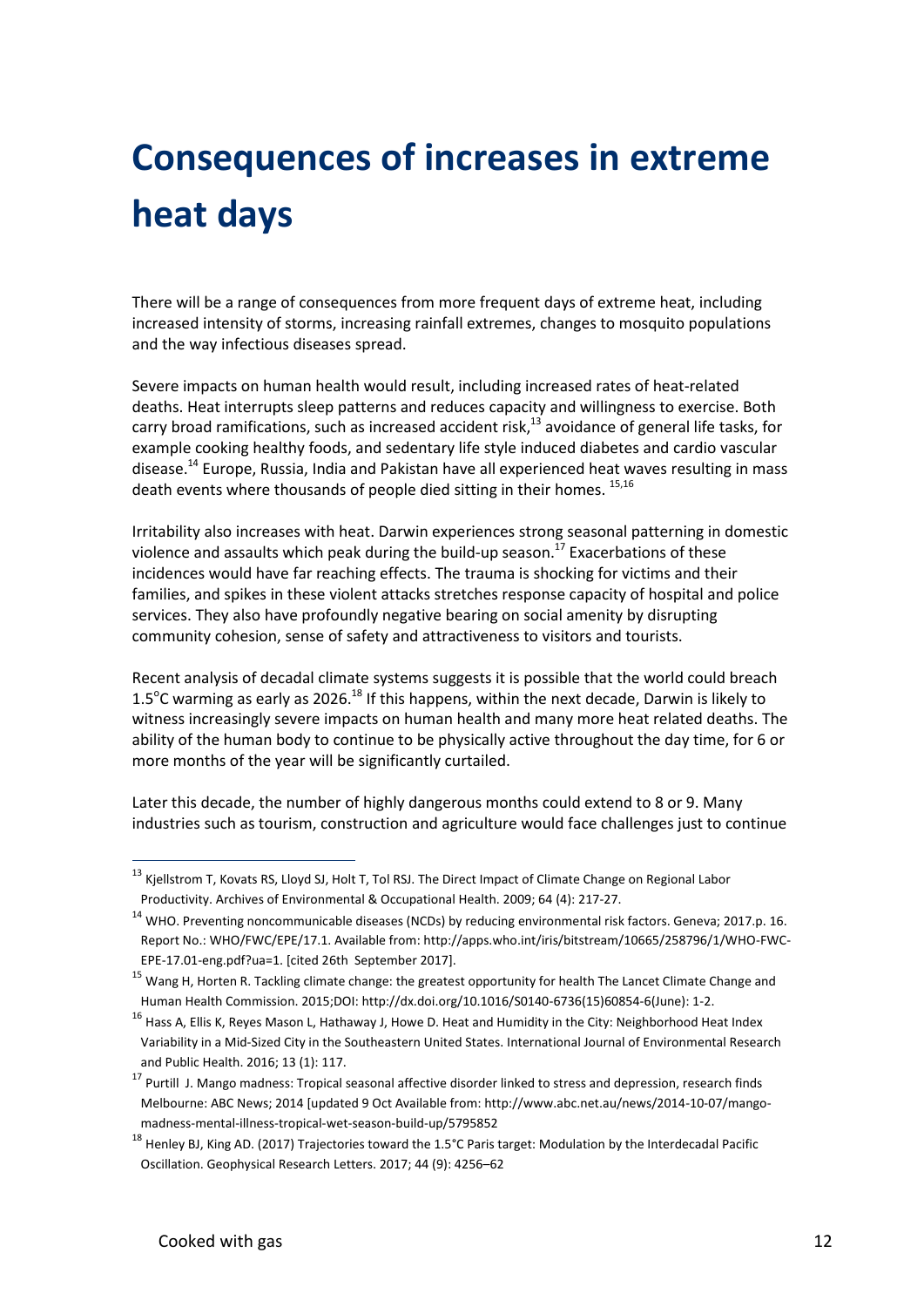operating. In those industries productivity would be impacted, as work-rest ratios will impinge on financial viability. Alternative strategies to facilitate sustained physical exertion outdoors, such as cooling vests and cool rooms will add to costs but are likely to be a necessary feature across Australia's tropical north.